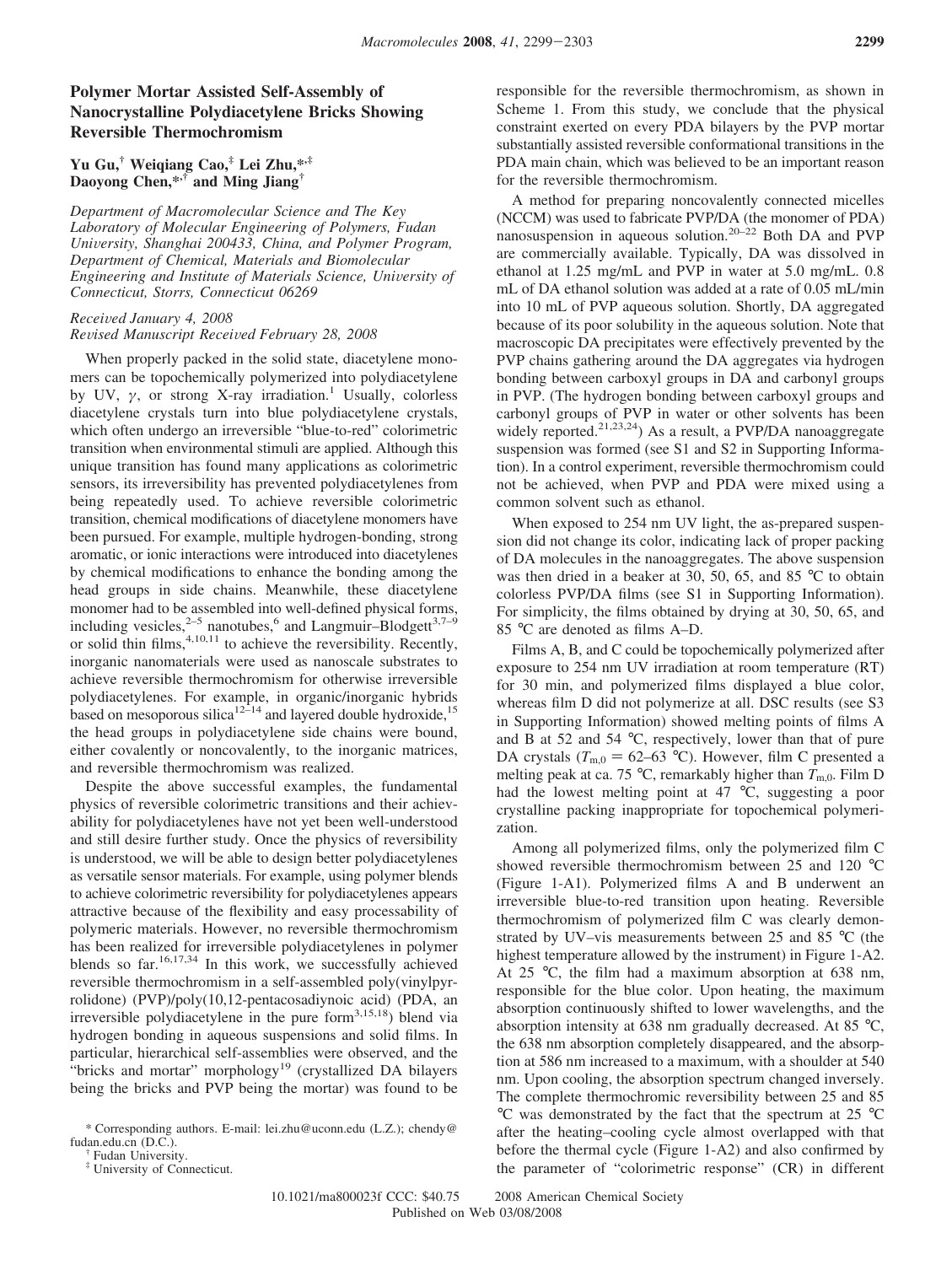**Scheme 1. Schematic Illustration of the "Bricks and Mortar" Morphology and Pure PDA Nanocrystals Encapsulated in PVP Matrix Showing the Reversible and Irreversible Thermochromism, Respectively**



thermal cycles<sup>25,26</sup> (Figure 1-A3 and S4 in Supporting Information).

The polymerized film C could be easily dissolved in water at room temperature (RT), leading to a transparent solution with a blue color. Dynamic light scattering (DLS) result showed existence of nanoaggregates with a 〈*D*h〉 (average hydrodynamic diameter) of 452 nm (see S5 in Supporting Information). Different from the precursor PVP/DA nanoaggregates (see S2 in Supporting Information), the PVP/PDA nanoaggregates were very stable in water because no changes in the size and size distribution were detected after months. These nanoaggregates in water also underwent complete reversible thermochromism, as demonstrated in parts B1-B3 of Figure 1. Obviously, in the polymerized film C, the nanoaggregates were individually dispersed in the PVP matrix.

Parts A-C of Figure 2 are bright-field TEM images of the nanoaggregates obtained by dissolving the polymerized film C in water, showing short nano-rod-like morphology. According to the mechanism for forming NCCM,<sup>20</sup> during DA aggregation in the aqueous solution, PVP chains should surround the nanoaggregates via hydrogen bonding so that macroscopic aggregation could be avoided. Therefore, a core–shell structure with PVP as the shell and PDA in the core should be observed. To reveal this core–shell structure, we separated the PVP/PDA nanoaggregates from excessive free PVP by centrifugal ultrafiltration, followed by staining with  $RuO<sub>4</sub>$  for 15 min.<sup>21</sup> After staining, the core–shell structure can be clearly seen in TEM images in Figure 2B. Figure 2D shows a nanoprobe electron diffraction (ED) pattern of an individual PVP/PDA nanoaggregate (Figure 2C), revealing that these nanoaggregates contain multiple layers of single crystals. It is likely that anisotropic crystal growth of DA molecules led to the short-rod-like morphology.27,28

Dissolving the irreversible polymerized films A or B in water also led to nanoaggregates with a rodlike shape (see S6 in Supporting Information). The resultant aqueous solutions showed irreversible thermochromism as well.

To understand the difference between the reversible sample (polymerized film C) and the irreversible sample (polymerized film B), the structures of the nanoaggregates were characterized using XRD. Parts A and B of Figure 3 show small-angle X-ray scattering (SAXS) and wide-angle X-ray diffraction (WAXD) results for the reversible and irreversible samples at RT, 85 °C, and after cooling back to RT for 0 and 12 h, respectively.

The SAXS profile for the irreversible sample at RT (Irrev-RT, Figure 3A) showed a single reflection peak b at a *d*-spacing of 4.7 nm. We assign it to the pure PDA nanocrystals encapsulated in the PVP matrix (Scheme 1) because this *d*-spacing is consistent with the lamellar thickness of a pure PDA bilayer crystal.29,30 The WAXD profile (Irrev-RT, Figure 3B) shows sharp Bragg reflections from monoclinic PDA crystals. These results, together with a lower melting point of 54 °C for unpolymerization film B than *T*m,0, suggested that pure DA nanocrystals were encapsulated in film B.<sup>31,32</sup> After polymerization, DA nanocrystals changed into PDA nanocrystals. The irreversibility of the polymerized film B therefore is consistent with the facts that pure PDA crystals in powders or other forms do not show reversible thermochromism.3,15,18 After heating to 85 °C, peak b disappeared and was replaced by a broad correlation-hole scattering peak at  $q = 1.1$  nm<sup>-1</sup> (*d*-spacing = 5.7 nm, Irrev-85 °C, Figure 3A), suggesting the melting of pure PDA nanocrystals. This is further confirmed by the WAXD profile at 85 °C for the irreversible sample B (Irrev-85 °C, Figure 3B), showing two amorphous halos. Note that the halo at 7.7  $nm^{-1}$  in Figure 3B is attributed to the average distance among pyrrolidone rings in PVP. After cooling immediately back to RT (0 h), little PDA crystallinity was observed [Irrev-RT (0 h) in Figure 3B]. However, after annealing at RT for 12 h, PDA recrystallized, as demonstrated by reappearance of both SAXS and WAXD peaks [Irrev-RT (after 12 h) in Figure 3A,B].

Surprisingly, the SAXS profile for the reversible sample (polymerized film C) at RT showed two reflection peaks, i.e., peaks a and b, corresponding to 5.7 and 4.7 nm, respectively (Rev-RT, Figure 3A). Judging from the *d*-spacing value, peak b is the same as that for the irreversible sample (polymerized film B). The corresponding WAXD profile showed the same monoclinic PDA reflections. After heating to 85 °C, peak a persisted, whereas peak b disappeared (Rev-85 °C, Figure 3A). Meanwhile, reflection peaks due to PDA crystallinity disappeared in the WAXD profile at 85 °C (Rev-85 °C, Figure 3B). The *d*-spacing of 5.7 nm is larger than that of pure PDA crystals (4.7 nm). Judging from the fact that this lamellar structure even persisted at 85 °C (above the melting temperature of PDA crystals at 56 °C; see DSC results in S2 of the Supporting Information), we attribute this increase in lamellar thickness to the intercalation of PVP chains into PDA crystalline bilayers (Scheme 1). This morphology can be called as "bricks and mortar" (PDA bilayers as the bricks and PVP as the mortar). In this "bricks and mortar" structure, the carboxylic acid head groups in the side chains of each PDA bilayer were hydrogenbonded to PVP chains. This "bricks and mortar" structure can be observed by TEM for microtomed film C (Figure 2E). In the TEM image, we can clearly see the lamellar structure; i.e., the PVP layers with a low contrast are sandwiched between neighboring PDA layers with a relatively high contrast. The average period of the lamellar structure in the TEM image is about ∼8 nm, being considerably larger than the *d*-spacing (5.7 nm) measured by SAXS. This implicates that the sample for microtoming was not cut along the direction perpendicular to the layers. Also from this TEM image, the sandwiched PVP layers are relatively thin (ca. 1–2 nm), as compared to the PDA layers. Again, after immediately cooling back to RT (0 h), little crystallinity was seen in Rev-RT (0 h) of Figure 3B. However, after annealing at RT for 12 h, peak b reappeared in the SAXS profile [Rev-RT (after 12 h) in Figure 3A], and crystalline reflections showed up again in the WAXD profile [Rev-RT (after 12 h) in Figure 3B].

Inferring from the mechanism of topochemical polymerization, the "bricks and mortar" structure in PVP/PDA nanoaggregates must originate from the intercalated structure in PVP/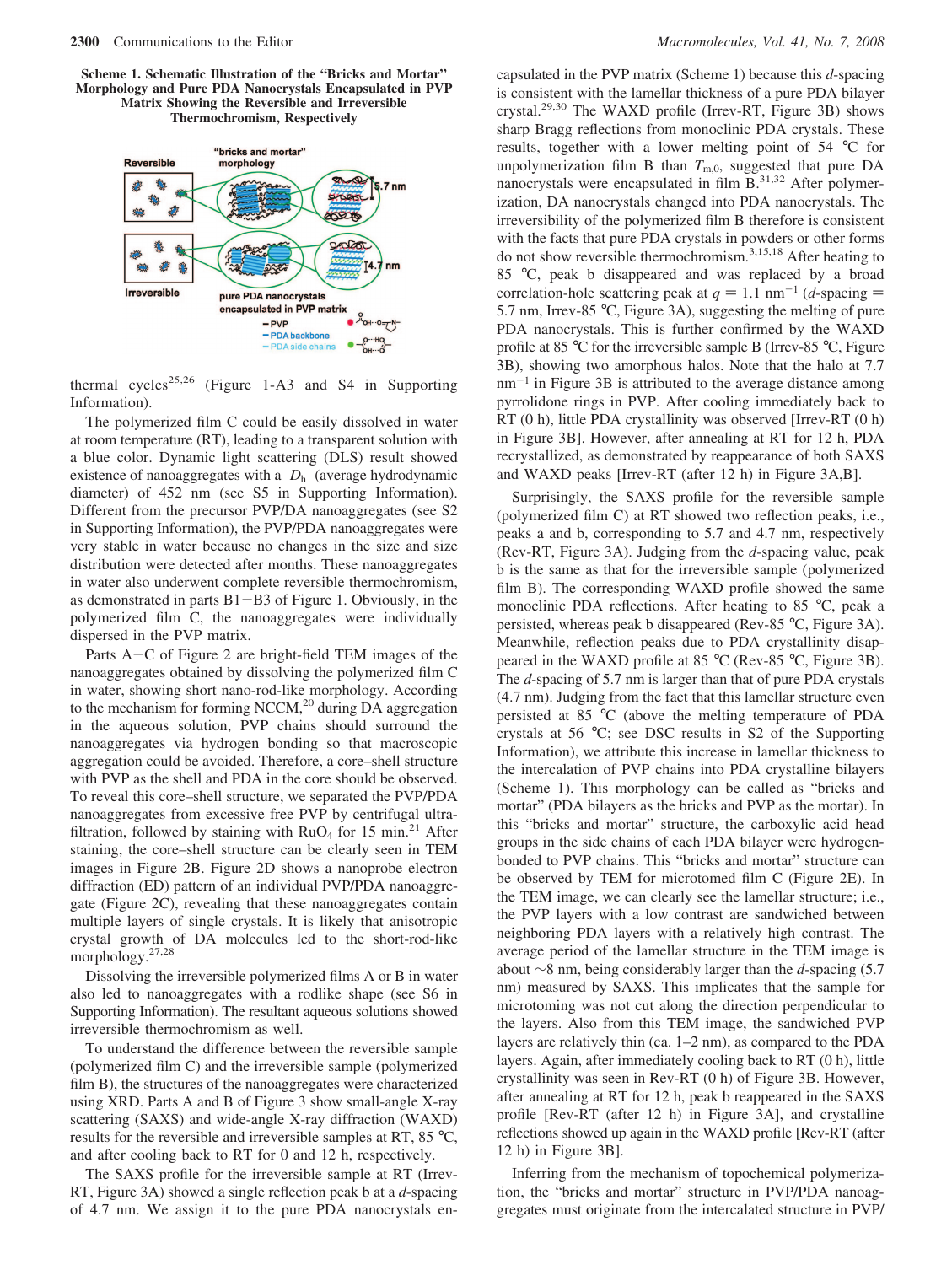

**Figure 1.** Photographs revealing reversible thermochromism for the polymerized film C between 25 and 120 °C (A1) and its aqueous suspension of PVP/PDA nanoaggregates between 20 and 85 °C (B1). UV–vis spectra of the polymerized film C (A2) and its aqueous suspension (B2) during heating (solid lines) and cooling (dashed lines) cycles. Colorimetric response (CR) values of the polymerized film C (A3) and its aqueous suspension (B3) during heating and cooling cycles.



**Figure 2.** Bright-field TEM images (A-C) and ED pattern (D) of the PVP/PDA nanoaggregates obtained by dissolving the polymerized film (C) in water. The sample in  $(B)$  was stained by  $RuO<sub>4</sub>$  for 15 min.  $(E)$ shows a TEM image of the microtomed film C without staining.

DA complexes. Similar intercalated structures have been reported for hydrogen-bonding assisted polymer/surfactant complexes by Ikkala et al.<sup>33</sup> Experimentally, the formation of such intercalated PVP/DA structure resulted from annealing at 65 °C, a temperature slightly higher than the  $T_{\text{m},0}$ . We speculate that at 65 °C DA nanocrystals within the core of nanoaggregates melted, and either PVP chains could diffuse into DA core or DA molecules could diffuse out to the surrounding PVP chains, forming intercalated PVP/DA complex via hydrogen bonding. The complexation of DA with PVP stabilized DA lamellar crystals in the intercalated structure, and thus the intercalated structure melted at 75 °C (see S3 in Supporting Information), a temperature much higher than the  $T_{\text{m},0}$ . This remarkable increase in the melting point can be attributed to a reduced entropy change during melting (or disordering) process when DA molecules were tethered to PVP layers. In comparison, when the sample was dried at lower temperatures (e.g., 30 and 50 °C



**Figure 3.** (A) SAXS and (B) WAXD profiles of the reversible sample (polymerized film C) and irreversible sample (polymerized film B) at RT, 85 °C, and after cooling back to RT for 0 and 12 h, respectively.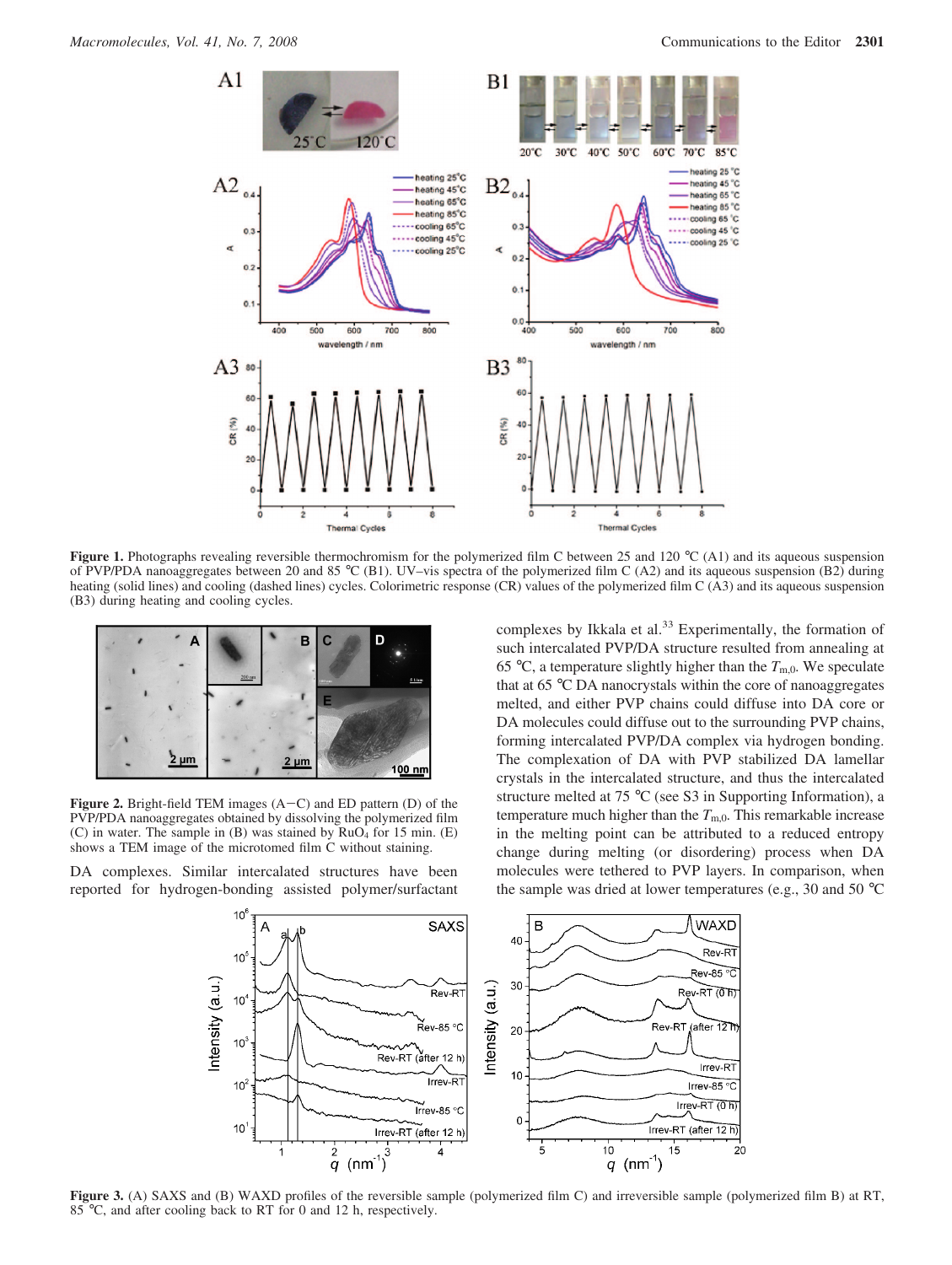for films A and B, respectively), DA nanocrystals never melted, and thus the intercalation of PVP between DA lamellar crystals could not happen. When the film D was annealed at 85 °C, higher than the melting points of DA crystals in both the pure state (63 °C) and the intercalated structure (75 °C), the "bricks and mortar" structure was destroyed, as evidenced by the facts that film D had the lowest melting point at 47 °C and could not even be topochemically polymerized.

After topochemical polymerization of DA molecules in the intercalated crystals in film C, DA transformed to PDA and the self-assembled structure was further stabilized, because the "bricks and mortar" morphology persisted above the melting temperature of PDA crystals at 56 °C (see DSC results in S7 of the Supporting Information) until at least 120 °C.

It is widely accepted that the colorimetric transition results from changes in the effective conjugation length of polydiacetylene backbones in response to different external stimuli. If the backbones can restore to their original conformation (represented by a blue color) upon cooling back to RT, the samples are thus reversible. In principle, the conformational changes in the backbones are also substantially affected by conformational and/or positional changes in the side chains. In the present study, the red-to-blue colorimetric transition was fairly fast (in seconds) and independent of the crystallization of the side chains and/or backbones (see WAXD results in Figure 3B). We believe that a tension should exist among the side chains, when their conformation was adapted to the conformation of the backbones in red-color form. Such a tension could not be relaxed by the relocation of the side chains because their head groups were tethered to PVP layers. It might be the tendency to relax this tension that helped the backbones to restore to their original conformation in the blue-color form upon cooling.

From the SAXS results, the reversible sample (polymerized film C) appeared to contain both reversible/intercalated nanoaggregates (peak a) and irreversible/pure PDA nanocrystals (peak b) in the PVP matrix. Although the intensity of peak b in the Rev-RT curve in Figure 3A was comparable to that of peak a, we cannot obtain relative amount of reversible and irreversible samples using SAXS reflection intensities because the electron density contrasts are different for the PVP/PDA intercalated structure and pure PDA nanocrystals. However, UV–vis results in parts A2 and B2 of Figure 1 showed that the spectra at 25 °C after a heating–cooling cycle almost overlapped with those before any thermal cycle. This may suggest that the thermochromic reversibility before and after thermal cycles is nearly complete, and the fraction of irreversible PDA nanocrystals should be small. We are currently carrying out experiments to achieve 100% reversible PVP-intercalated PDA nanoaggregates.

In summary, reversible thermochromism was achieved in hierarchically self-assembled PVP/PDA nanoaggregates using a hydrogen-bonding-assisted NCCM approach. Intriguingly, a "bricks and mortar" structure in PVP/DA nanoaggregates was obtained by annealing the sample at a temperature  $(65 \text{ °C})$ slightly higher than the melting point of pure DA crystals (63 °C). After topochemical polymerization, the resultant PVP/PDA "bricks and mortar" structure was further stabilized at high temperatures (up to 120 °C). Contrary to pure irreversible PDA crystals, PVP-intercalated PDA nanoaggregates showed reversible thermochromic transitions in both aqueous suspension and dry films. The cooperative interaction between PVP and PDA through tethering carboxylic acid head groups in the side chains of PDA to PVP layers via hydrogen bonding is believed to be responsible for reversible conformational transitions between the "red" and "blue" states. This study not only opens a new avenue for further understanding of reversible thermochromism in polydiacetylenes but also leads to more effective ways of preparing thermally reversible polydiacetylene-based materials utilizing commercially available polymers and diacetylene monomers.

**Acknowledgment.** The National Science Foundation of China (NSFC) (20574014, 50773011, and 20528405) is acknowledged for supporting this work. The synchrotron X-ray experiments were carried out at the NSLS of BNL, supported by the U.S. Department of Energy. Assistance from Yimin Mao, Feng Zuo, and Prof. Benjamin Hsiao at Stony Brook University for synchrotron X-ray experiments is highly acknowledged.

**Supporting Information Available:** Experimental section; determination of most stable PVP/DA nanoaggregate aqueous suspension; DSC curves of PVP/DA films dried at different temperatures; colorimetric response study; dynamic light scattering of reversible PVP/PDA nanoaggregates in aqueous suspension and explanation to the difference between the size of PVP/PDA nanoaggregates and that of precursor PVP/DA nanoaggregates; bright-field TEM image for irreversible sample B; DSC curves of reversible and irreversible PVP/PDA films with various thermal histories. This material is available free of charge via the Internet at http://pubs.acs.org.

## **References and Notes**

- (1) Carpick, R. W.; Sasaki, D. Y.; Marcus, M. S.; Eriksson, M. A.; Burns, A. R. *J. Phys.: Condens. Matter* **2004**, *16*, R679.
- (2) Lee, S.; Kim, J. M. *Macromolecules* **2007**, *40*, 9201.
- (3) Kim, J. M.; Lee, J. S.; Choi, H.; Sohn, D.; Ahn, D. J. *Macromolecules* **2005**, *38*, 9366.
- (4) Jonas, U.; Shah, K.; Norvez, S.; Charych, D. H. *J. Am. Chem. Soc.* **1999**, *121*, 4580.
- (5) Singh, A.; Thompson, R. B.; Schnur, J. M. *J. Am. Chem. Soc.* **1986**, *108*, 2785.
- (6) Lee, S. B.; Koepsel, R. R.; Russell, A. J. *Nano Lett.* **2005**, *5*, 2202.
- (7) Ahn, D. J.; Chae, E. H.; Lee, G. S.; Shim, H. Y.; Chang, T. E.; Ahn, K. D.; Kim, J. M. *J. Am. Chem. Soc.* **2003**, *125*, 8976.
- (8) Deckert, A. A.; Fallon, L.; Kiernan, L.; Cashin, C.; Perrone, A.; Encalarde, T. *Langmuir* **1994**, *10*, 1948.
- (9) Mino, N.; Tamura, H.; Ogawa, K. *Langmuir* **1991**, *7*, 2336.
- (10) Yuan, Z. Z.; Lee, C. W.; Lee, S. H. *Angew. Chem., Int. Ed.* **2004**, *43*, 4197.
- (11) Pang, J. B.; Yang, L.; McCaughey, B. F.; Peng, H. S.; Ashbaugh, H. S.; Brinker, C. J.; Lu, Y. F. *J. Phys. Chem. B* **2006**, *110*, 7221.
- (12) Peng, H. S.; Tang, J.; Yang, L.; Pang, J. B.; Ashbaugh, H. S.; Brinker, C. J.; Yang, Z. Z.; Lu, Y. F. *J. Am. Chem. Soc.* **2006**, *128*, 5304.
- (13) Peng, H. S.; Tang, J.; Pang, J. B.; Chen, D. Y.; Yang, L.; Ashbaugh, H. S.; Brinker, C. J.; Yang, Z. Z.; Lu, Y. F. *J. Am. Chem. Soc.* **2005**, *127*, 12782.
- (14) Yang, Y.; Lu, Y. F.; Lu, M. C.; Huang, J. M.; Haddad, R.; Xomeritakis, G.; Liu, N. G.; Malanoski, A. P.; Sturmayr, D.; Fan, H. Y.; Sasaki, D. Y.; Assink, R. A.; Shelnutt, J. A.; van Swol, F.; Lopez, G. P.; Burns, A. R.; Brinker, C. J. *J. Am. Chem. Soc.* **2003**, *125*, 1269.
- (15) Itoh, T.; Shichi, T.; Yui, T.; Takahashi, H.; Inui, Y.; Takagi, K. *J. Phys. Chem. B* **2005**, *109*, 3199.
- (16) Chae, S. K.; Park, H.; Yoon, J.; Lee, C. H.; Ahn, D. J.; Kim, J. M. *Ad*V*. Mater.* **<sup>2007</sup>**, *<sup>19</sup>*, 521.
- (17) Kim, J. M.; Lee, Y. B.; Chae, S. K.; Ahn, D. J. *Ad*V*. Funct. Mater.* **2006**, *16*, 2103.
- (18) Kim, J. M.; Chae, S. K.; Lee, Y. B.; Lee, J. S.; Lee, G. S.; Kim, T. Y.; Ahn, D. J. *Chem. Lett.* **2006**, *35*, 560.
- (19) Boal, A. K.; Ilhan, F.; DeRouchey, J. E.; Thurn-Albrecht, T.; Russell, T. P.; Rotello, V. M. *Nature (London)* **2000**, *404*, 746.
- (20) Chen, D. Y.; Jiang, M. *Acc. Chem. Res.* **2005**, *38*, 494.
- (21) Yuan, X. F.; Jiang, M.; Zhao, H. Y.; Wang, M.; Zhao, Y.; Wu, C. *Langmuir* **2001**, *17*, 6122.
- (22) Zhang, Y. W.; Jiang, M.; Zhao, J. X.; Zhou, J.; Chen, D. Y. *Macromolecules* **2004**, *37*, 1537.
- (23) Sukhishvili, S. A.; Granick, S. *Macromolecules* **2002**, *35*, 301.
- (24) Iliopoulos, I.; Audebert, R. *Macromolecules* **1991**, *24*, 2566.
- (25) Rangin, M.; Basu, A. *J. Am. Chem. Soc.* **2004**, *126*, 5038.
- (26) Okada, S.; Peng, S.; Spevak, W.; Charych, D. *Acc. Chem. Res.* **1998**, *31*, 229.